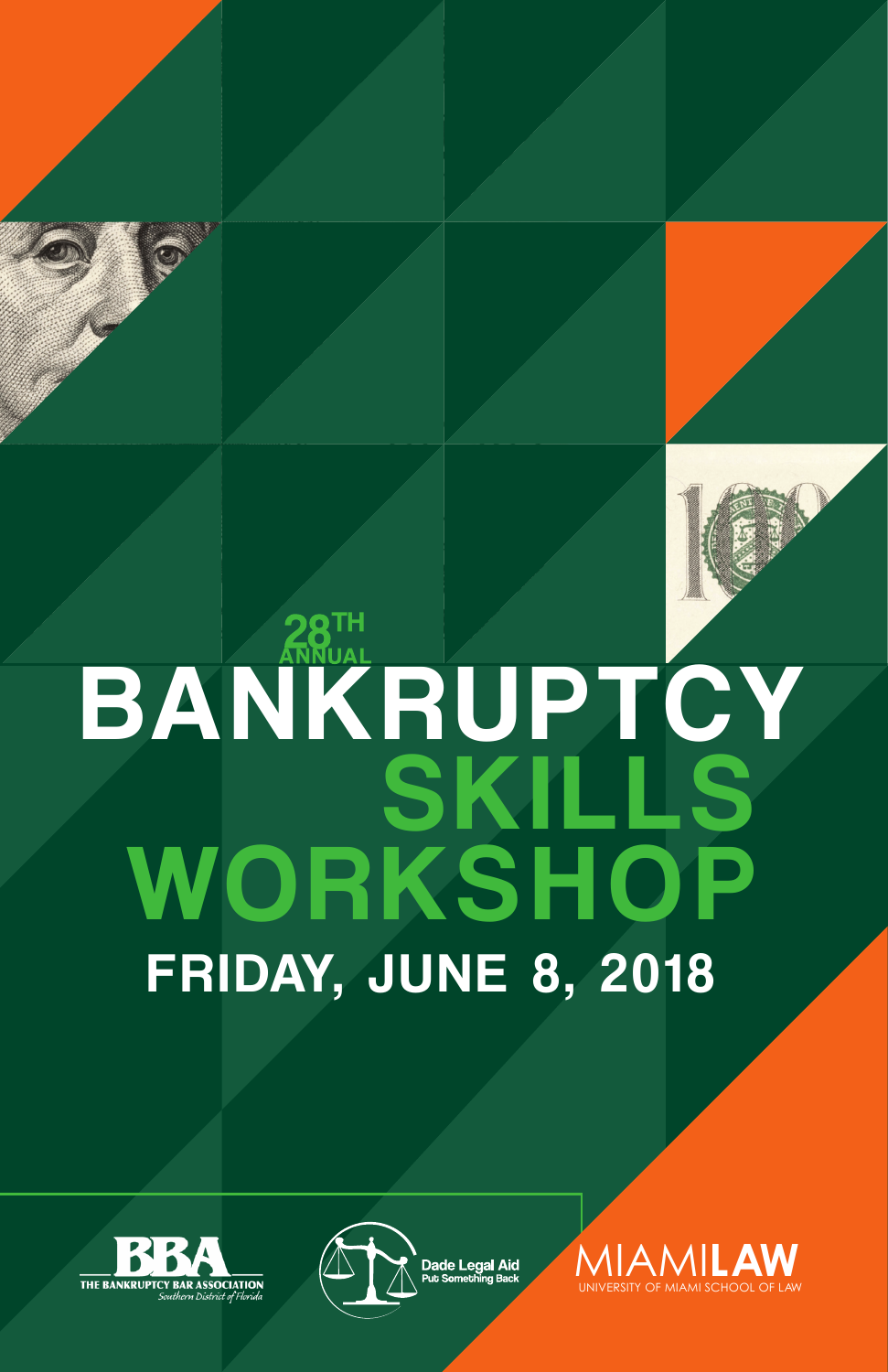This year marks the 28<sup>TH</sup> ANNUAL BANKRUPTCY SKILLS WORKSHOP presented by the Bankruptcy Bar Association for the Southern District of Florida in conjunction with the University of Miami School of Law and Dade County Bar Put Something Back Program. A special program is in store for returning attendees and new registrants.

This year we welcome as a panelist the Honorable Mindy A. Mora, newest sitting judge in the Southern District of Florida. Judge Mora, together with Judges in the Miami, Broward and West Palm Beach divisions, will discuss emerging issues in consumer bankruptcy in their Judges' View from the Bench.

The Chapter 7 segment of the program features chapter 7 trustees with legal and/or accounting backgrounds. The Trustees will discuss "red flags" which trigger objections to a debtor's discharge and uncovering and administering of non-exempt assets.

The Chapter 13 segment of the program will up-date you on the new rules and plan form guide, creditor deadlines and how to speed up the process of getting a plan confirmed.

Clerk of Court Joe Falzone and staff from the Clerk's Office will discuss recent administrative orders and initiatives, Judges' filing and calendaring tips and other local practice requirements.

Florida Bar prosecutors and a Bar fraud examiner/auditor review compliance with the Florida Bar Rules of Professional Conduct.

Another new and distinctive feature of this year's program is a presentation by Scott Rodgers. Scott will guide attendees in mastering mindfulness in the stressful daily practice of an attorney.

Regardless of your level of bankruptcy experience, the Bankruptcy Skills Workshop offers useful information on local practice in the United States Bankruptcy Court for the Southern District of Florida. Course materials, lunch and parking are included in the cost of registration. Please join us in the 28th Annual Bankruptcy Skills Workshop.

### **www.law.miami.edu/cle/bankruptcy #BSWMiami**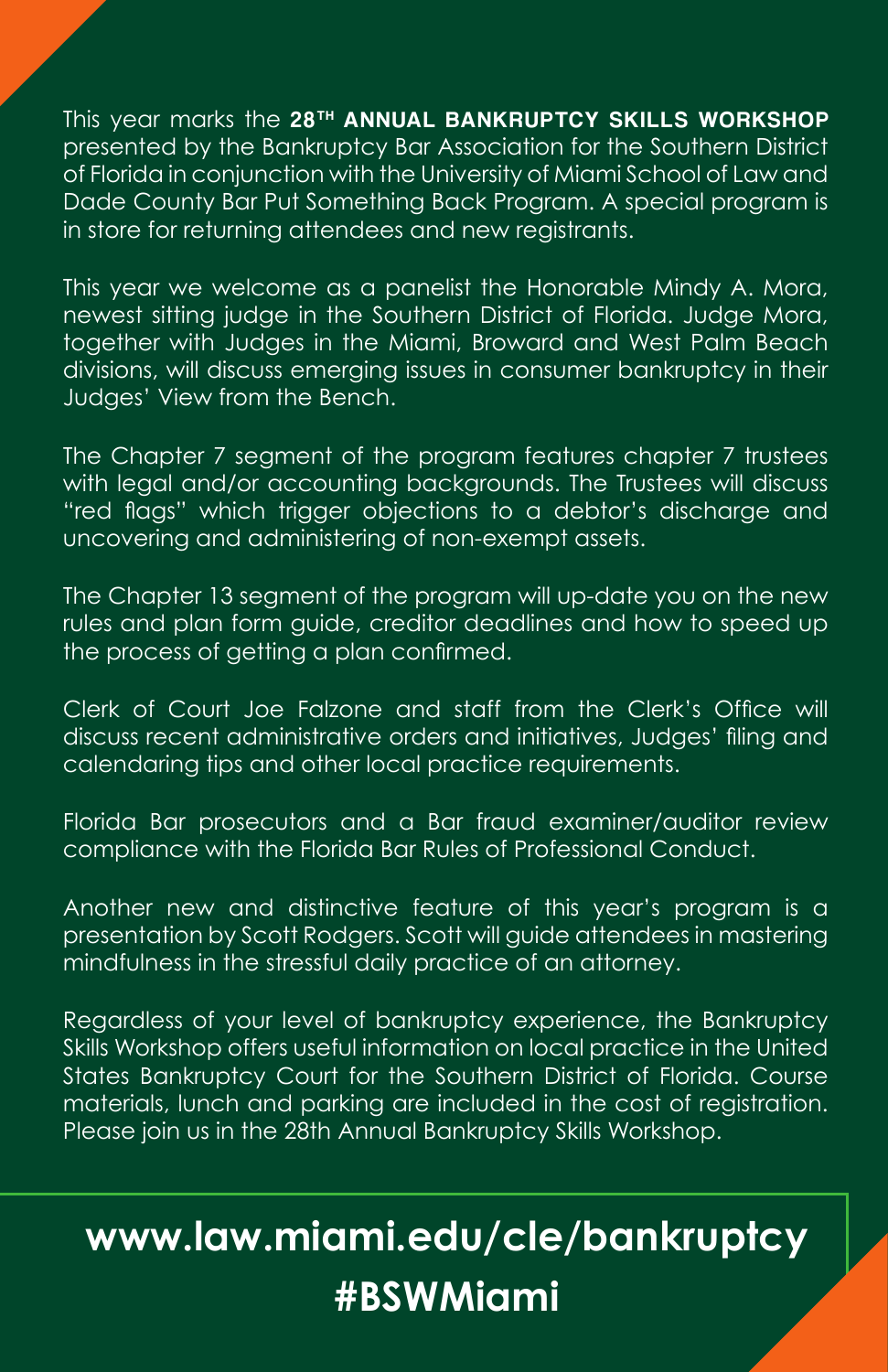## SKILLS WORKSHOP **BANKRUPTCY**

### **Friday, June 8, 2018** 〉 **8 AM – 4 PM**

### Presentations by Judges, Clerk of Court, U.S. Chapter 7 & 13 Trustees, and Ethics Panel

| <b>Location:</b> Hosted at Storer Auditorium at the |
|-----------------------------------------------------|
| University of Miami School of Business              |
| 5250 University Drive, Coral Gables, Florida 33124  |

- **Directions:** Take I-95 south, which feeds onto U.S. 1; continue south on U.S. 1 (about 5 miles). Turn right on Granada Blvd. and continue straight to Pisano Avenue. Turn left on to Pisano Avenue and take the second right onto University Drive. The parking entrance will be on your left and the lot is on your right. A parking permit and your registration confirmation letter will be sent to you via e-mail and is included in your registration fee.
- Cancellation: Written cancellations received by noon, May 4, 2018 (via email), will be honored and registration fees refunded, less a \$50.00 administrative fee.
	- Information: For information and special requirements please call 305.284.6276 or email events@law.miami.edu
- **Registration Fee:** Includes Lunch, Parking and Workshop Materials
	- **CLE Credit:** 7.5 general CLE credits, including 1 ethics will be applied for with The Florida Bar

**All proceeds from the Workshop will benefit the Louis Phillips Scholarship Fund at the University of Miami School of Law.**

### **www.law.miami.edu/cle/bankruptcy**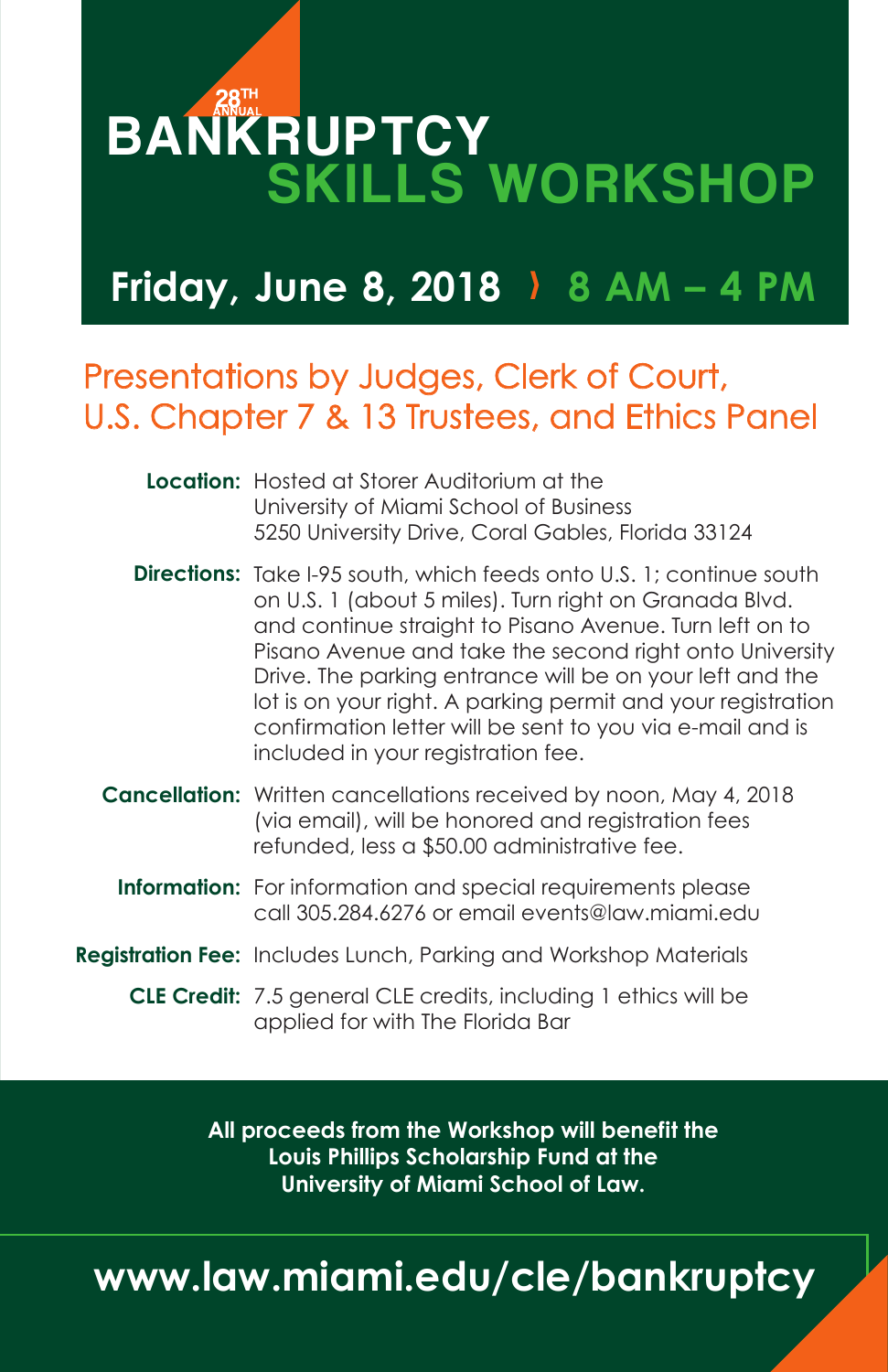### **PROGRAM**

8:00 – 8:30 AM *Registration*

#### 8:30 – 9:30 AM **Practice from the Perspective of Chapter 7 Trustees and the Assistant United States Trustee**

**Topics include:** Common errors and omissions in chapter 7 schedules; trustee's interest in property of the debtor estate; frequent areas of examination at Section 341 meetings; Section 727 objections to discharge; and grounds for referral to the U.S. Attorney.

**Panel discussion featuring:** Chapter 7 Panel Trustees Southern District of Florida: Maria M. Yip, CPA, CFE, CIRA, CFF, and Ross R. Hartog, - Miami Division; Robert C. Furr – West Palm Beach Division; Steven D. Schneiderman, trial counsel Office of the United States Trustee.

**Moderated by:** Scott N. Brown, Chapter 7 Panel Trustee, Fort Lauderdale Division

#### 9:30 – 10:15 AM **Chapter 13 Practice from the Perspective of the Standing Trustees**

**Topics include:** Revisions to the Federal Rules of Bankruptcy Procedure which went into effect December 1, 2017. The revised Rules make chapter 13 practice more uniform across the nation. The panel will also discuss the new plan form, the impact of shortened creditor claims deadlines, and how to get a chapter 13 plan confirmed quickly.

Panel discussion featuring: Nancy K. Neidich, Standing Chapter 13 Trustees for Monroe and Miami-Dade County Division; James Schwitalla, counsel for debtors; Gerard Michael Kouri, Jr., counsel for secured lenders; Neisa I. Garcia Ramirez, creditors' rights counsel. **Moderated by**: Kelly Roberts

10:15 – 10:30 AM *Coffee Break*

#### 10:30 AM – 12:00 PM **Bankruptcy Judges' View from the Bench**

**Topics include:** Bankruptcy related United States Supreme Court decisions and developing case law in the Southern District of Florida.

**Panel discussion featuring:** United States Bankruptcy Court Judges for the Southern District of Florida: The Hon. Laurel M. Isicoff, Chief Judge; The Hon. A. Jay Cristol; The Hon. Robert A. Mark; The Hon. John K. Olsen; The Hon. Raymond B. Ray; and The Hon. Mindy A. Mora.

**Moderated by:** Patricia A. Redmond, Stearns Weaver Miller

12:00 – 12:45 PM *Lunch*

#### 12:45 – 1:45 PM **Practice in the Southern District of Florida from the Perspective of Bankruptcy Clerk of Court**

**Topics include:** An update of court operations, recent administrative orders, CM/ECF, and clerk's office initiatives. A separate courtroom deputy panel will also review Judges' filing and calendaring tips, submission of orders, and other local practice requirements.

**Panel discussion featuring:** Joe Falzone, Clerk of Court; Nora Blanco, Operations Manager; Susan Gutierrez, Courtroom Deputy and other Deputies.